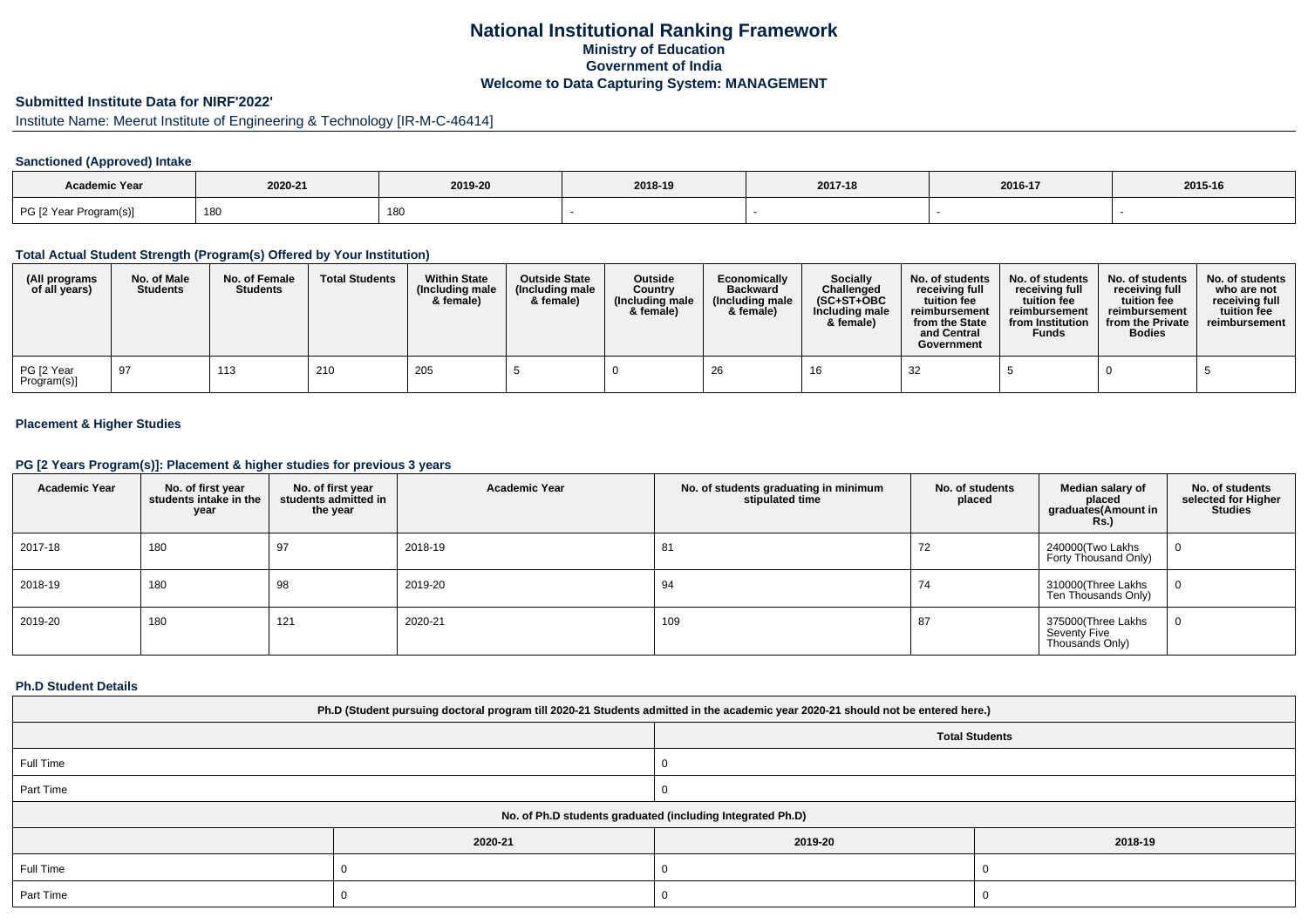#### **Financial Resources: Utilised Amount for the Capital expenditure for previous 3 years**

| <b>Academic Year</b>                                                                                                                                                           | 2020-21                                                                 | 2019-20                                                           | 2018-19                                                                      |  |  |  |  |  |  |
|--------------------------------------------------------------------------------------------------------------------------------------------------------------------------------|-------------------------------------------------------------------------|-------------------------------------------------------------------|------------------------------------------------------------------------------|--|--|--|--|--|--|
|                                                                                                                                                                                | <b>Utilised Amount</b>                                                  | <b>Utilised Amount</b>                                            | <b>Utilised Amount</b>                                                       |  |  |  |  |  |  |
| Annual Capital Expenditure on Academic Activities and Resources (excluding expenditure on buildings)                                                                           |                                                                         |                                                                   |                                                                              |  |  |  |  |  |  |
| Library (Books, Journals and e-Resources only)                                                                                                                                 | 360579 (Three Lakhs Sixty Thousand Five Hundred Seventy<br>Nine Only)   | 42976 (Forty Two Thousand Nine Hundred Seventy Six Only)          | 111485 (One Lakh Eleven Thousand Four Hundred Eighty Five<br>Only)           |  |  |  |  |  |  |
| Expenditure on setting up/upgradation of laboratory                                                                                                                            | 1018121 (Ten Lakh Eighteen Thousand One Hundred Twenty<br>One Only)     | 0 (Zero)                                                          | 0 (Zero)                                                                     |  |  |  |  |  |  |
| Other expenditure on creation of Capital Assets (For setting up<br>classrooms, seminar hall, conference hall, library excluding<br>expenditure on Land , Building, Roads etc.) | 768682 (Seven Lakh Sixty Eight Thousand Six Hundred Eighty<br>Two Only) | 246515 (Two Lakh Forty Six Thousand Five Hundred Fifteen<br>Only) | 573797 (Five Lakh Seventy Three Thousand Seven Hundred<br>Ninety Seven Only) |  |  |  |  |  |  |

## **Financial Resources: Utilised Amount for the Operational expenditure for previous 3 years**

| <b>Academic Year</b><br>2020-21                                                                                                   |                                                         | 2019-20                                                   | 2018-19                                                    |  |  |  |  |  |  |
|-----------------------------------------------------------------------------------------------------------------------------------|---------------------------------------------------------|-----------------------------------------------------------|------------------------------------------------------------|--|--|--|--|--|--|
| <b>Utilised Amount</b>                                                                                                            |                                                         | <b>Utilised Amount</b>                                    | <b>Utilised Amount</b>                                     |  |  |  |  |  |  |
| <b>Annual Operational Expenditure</b>                                                                                             |                                                         |                                                           |                                                            |  |  |  |  |  |  |
| Salaries (Teaching and Non Teaching staff)                                                                                        | 15240445 (One Crore Fifty Two Lakhs Forty Thousand Four | 17154567 (One Crore Seventy One Lakhs Fifty Four Thousand | 16734595 (One Crore Sixty Seven Lakhs Thirty Four Thousand |  |  |  |  |  |  |
|                                                                                                                                   | Hundred Forty Five Only)                                | Five Hundred Sixty Seven Only)                            | Five Hundred Ninety Five Only)                             |  |  |  |  |  |  |
| Maintenance of Academic Infrastructure or consumables and                                                                         | 5256126 (Fifty Two Lakhs Fifty Six Thousand One Hundred | 4739274 (Forty seven Lakhs Thirty Nine Thousand Two       | 6487178 (Sixty Four Lakhs Eighty Seven Thousand One        |  |  |  |  |  |  |
| other running expenditures(excluding maintenance of hostels<br>and allied services, rent of the building, depreciation cost, etc) | Twenty Six Only)                                        | Hundred Seventy Four Only)                                | Hundred Seventy Eight Only)                                |  |  |  |  |  |  |
| Seminars/Conferences/Workshops                                                                                                    | 188372 (One Lakh Eighty Eight Thousand Three Hundred    | 378083 (Three Lakh Seventy Eight Thousand Eighty Three    | 305552 (Three Lakh Five Thousand Five Hundred Fifty Two    |  |  |  |  |  |  |
|                                                                                                                                   | Seventy Two Only)                                       | Only)                                                     | Only)                                                      |  |  |  |  |  |  |

### **Sponsored Research Details**

| <b>Financial Year</b>                    | 2020-21                                    | 2019-20                            | 2018-19 |
|------------------------------------------|--------------------------------------------|------------------------------------|---------|
| Total no. of Sponsored Projects          |                                            |                                    |         |
| Total no. of Funding Agencies            |                                            |                                    |         |
| Total Amount Received (Amount in Rupees) | 190000                                     | 686000                             |         |
| Amount Received in Words                 | <sup>1</sup> One Lakh Ninety Thousand Only | Six Lakhs Eighty Six Thousand Only | Zero    |

## **Consultancy Project Details**

| <b>Financial Year</b>                    | 2020-21                       | 2019-20             | 2018-19             |
|------------------------------------------|-------------------------------|---------------------|---------------------|
| Total no. of Consultancy Projects        |                               |                     |                     |
| Total no. of Client Organizations        |                               |                     |                     |
| Total Amount Received (Amount in Rupees) | 120000                        | 50000               | 40000               |
| Amount Received in Words                 | One Lakh Twenty Thousand Only | Fifty Thousand only | Forty Thousand Only |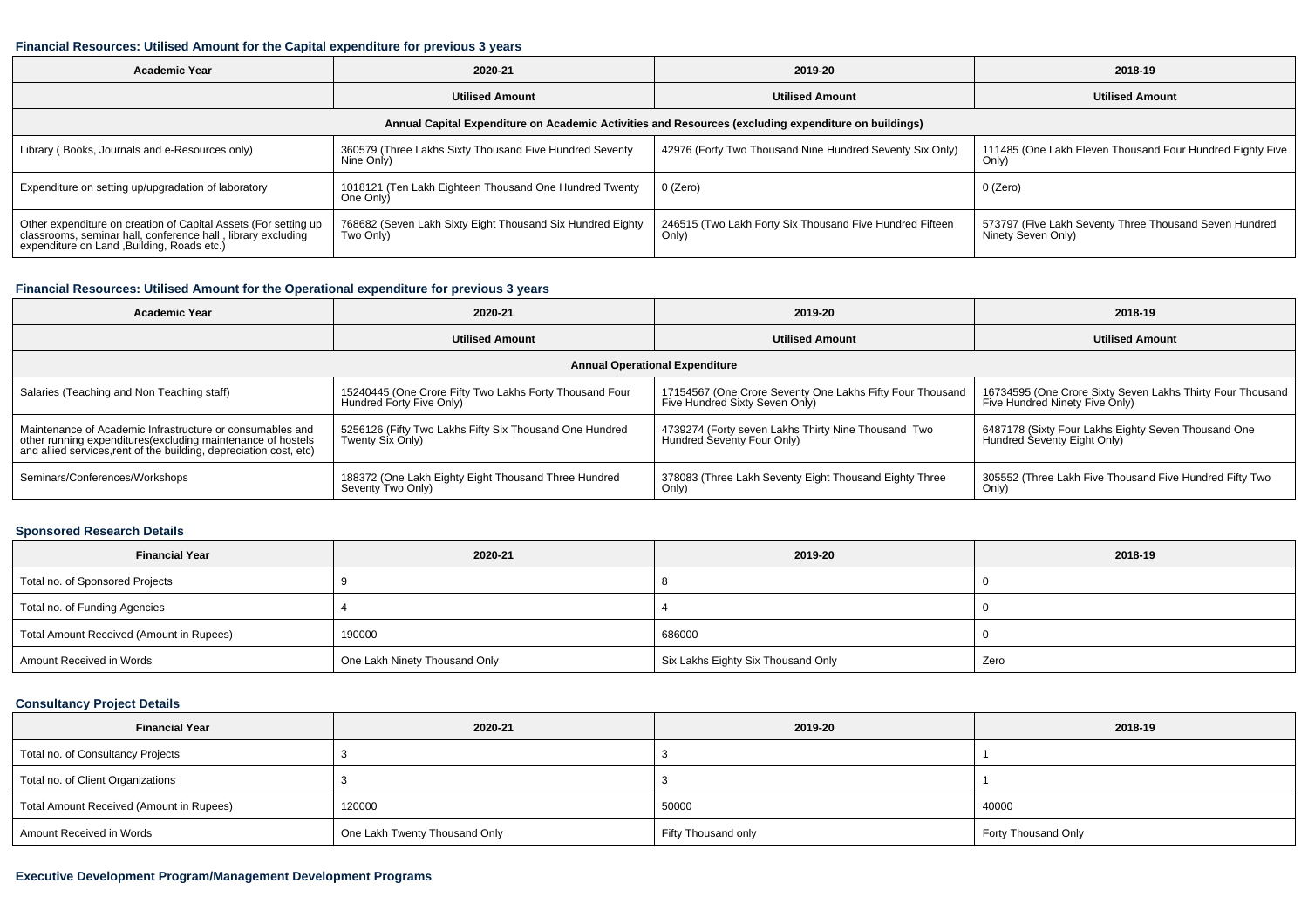| <b>Financial Year</b>                                                             | 2020-21                                                             | 2019-20 | 2018-19 |
|-----------------------------------------------------------------------------------|---------------------------------------------------------------------|---------|---------|
| Total no. of Executive Development Programs/ Management<br>Development Programs   | 11                                                                  |         |         |
| Total no. of Participants                                                         | 394                                                                 | 223     | 194     |
| Total Annual Earnings (Amount in Rupees)(Excluding Lodging<br>& Boarding Charges) | 228333                                                              |         |         |
| <b>Total Annual Earnings in Words</b>                                             | Two Lakhs Twenty Eight Thousands Three Hundred Thirty<br>Three Only | Zero    | Zero    |

# **PCS Facilities: Facilities of physically challenged students**

| 1. Do your institution buildings have Lifts/Ramps?                                                                                                         | Yes, more than 80% of the buildings |
|------------------------------------------------------------------------------------------------------------------------------------------------------------|-------------------------------------|
| 2. Do your institution have provision for walking aids, including wheelchairs and transportation from one building to another for<br>handicapped students? | Yes                                 |
| 3. Do your institution buildings have specially designed toilets for handicapped students?                                                                 | Yes, more than 80% of the buildings |

## **Faculty Details**

| Srno           | Name                            | Age | Designation                | Gender | Qualification | Experience (In<br>Months) | <b>Currently working</b><br>with institution? | <b>Joining Date</b> | <b>Leaving Date</b>      | <b>Association type</b> |
|----------------|---------------------------------|-----|----------------------------|--------|---------------|---------------------------|-----------------------------------------------|---------------------|--------------------------|-------------------------|
| $\overline{1}$ | <b>MADHU SHARMA</b>             | 40  | <b>Assistant Professor</b> | Female | <b>MBA</b>    | 238                       | Yes                                           | 07-08-2013          | $-$                      | Regular                 |
| $\overline{2}$ | AKANKSHA<br><b>AGARWAL</b>      | 46  | Associate Professor        | Female | <b>MBA</b>    | 232                       | Yes                                           | 01-06-2002          | $\overline{\phantom{a}}$ | Regular                 |
| 3              | <b>VAISHALI GOEL</b>            | 45  | Associate Professor        | Female | Ph.D          | 250                       | Yes                                           | 13-08-2007          | $\mathbf{u}$             | Regular                 |
| $\overline{4}$ | <b>MANISH MANGLIK</b>           | 40  | <b>Assistant Professor</b> | Male   | MBA           | 182                       | Yes                                           | 06-08-2006          | −−                       | Regular                 |
| 5              | ROCKY SACHAN                    | 45  | <b>Assistant Professor</b> | Male   | <b>MBA</b>    | 295                       | Yes                                           | 28-07-2009          | $\overline{\phantom{a}}$ | Regular                 |
| 6              | ARUNA                           | 37  | <b>Assistant Professor</b> | Female | MBA           | 65                        | Yes                                           | 08-02-2016          | $\overline{\phantom{a}}$ | Regular                 |
| $\overline{7}$ | <b>KOMAL SHARMA</b>             | 32  | <b>Assistant Professor</b> | Female | MBA           | 106                       | Yes                                           | 04-08-2015          | ۰.                       | Regular                 |
| 8              | <b>PUNEET</b><br><b>AGARWAL</b> | 49  | Professor                  | Male   | <b>MBA</b>    | 348                       | Yes                                           | 01-08-2017          | $\sim$                   | Regular                 |
| 9              | <b>UPASANA GUPTA</b>            | 28  | <b>Assistant Professor</b> | Female | MBA           | 40                        | Yes                                           | 01-03-2019          | $\overline{\phantom{a}}$ | Regular                 |
| 10             | PRERNA SINGH                    | 28  | <b>Assistant Professor</b> | Female | <b>MBA</b>    | 36                        | Yes                                           | 25-06-2019          | ۰.                       | Regular                 |
| 11             | PRIYANKA<br><b>DALMIYA</b>      | 38  | <b>Assistant Professor</b> | Female | Ph.D          | 124                       | Yes                                           | 04-02-2019          | ۰.                       | Regular                 |
| 12             | <b>SHADMA SHAHID</b>            | 34  | <b>Assistant Professor</b> | Female | MBA           | 40                        | No                                            | 10-01-2019          | 13-07-2020               | Regular                 |
| 13             | <b>DEVENDRA</b><br><b>ARORA</b> | 49  | Professor                  | Male   | Ph.D          | 324                       | Yes                                           | 29-01-2020          | ۰.                       | Regular                 |
| 14             | <b>REENU</b>                    | 35  | <b>Assistant Professor</b> | Female | Ph.D          | 139                       | Yes                                           | 26-08-2019          | $\sim$                   | Regular                 |
| 15             | KARUNA JAIN                     | 37  | <b>Assistant Professor</b> | Female | <b>MBA</b>    | 49                        | Yes                                           | 27-11-2017          | $-$                      | Regular                 |
| 16             | ASHWANI SHARMA                  | 34  | <b>Assistant Professor</b> | Male   | Ph.D          | 132                       | Yes                                           | 22-06-2020          | $\overline{a}$           | Regular                 |
| 17             | SANDEEP<br><b>DWIVEDI</b>       | 31  | <b>Assistant Professor</b> | Male   | M.Tech        | 8                         | No                                            | 27-07-2020          | 31-03-2021               | Regular                 |